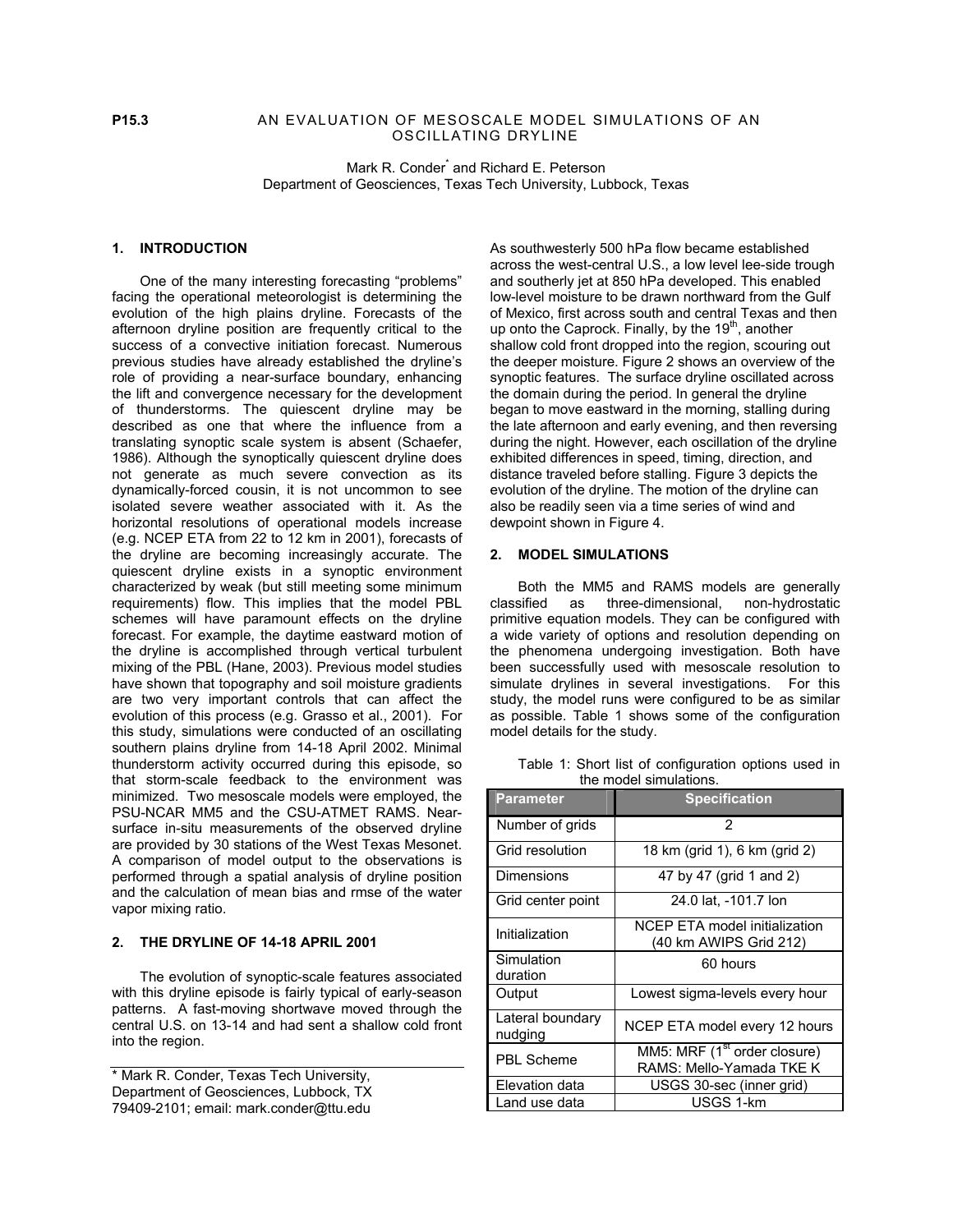The model domains were configured with two considerations in mind. Foremost was the horizontal resolution required to accurately model the dryline. A 6 km grid spacing (inner grid) was chosen. Typically, between four and six grid points are required to resolve a meteorological feature. Thus, a 6-km grid can resolve features approximately 24 to 36 km or greater in horizontal dimension. Secondly, for verification, the model output was to be compared with an OA grid created from observations from the surface network. The ~20 km average spacing of the West Texas Mesonet compares favorably to the model resolution. The model domains are shown in Figure 1.



Figure 1. a) Domains of the MM5 and RAMS model configuration showing the coarse and nested grids. The domains are centered near the Reese Center West Texas Mesonet station. b) The topography of the inner grid is contoured and shaded every 100 meters. The Caprock Escarpment is approximately located along the 900 meter contour and the large valley on the north side of the inner grid is Palo Duro canyon.

## **3. ANALYSIS OF MODEL RESULTS**

Figures 5 and 6 respectively depict the modeled dryline for the MM5 and RAMS simulations. First of all, the simulations show that the simulations do create a moisture gradient along with a wind shift that is similar to observed dryline behavior. These figures also show that the accuracy of the location of the 8.5 g  $kg^{-1}$  contour generally decreases with each iteration, particularly in the case of the RAMS model. While both models depict the diurnal oscillation on the 15-16th, the MM5 begins with the dryline located too far east (figure 5a), while the RAMS initial location is more accurate. The MM5 also retreats the dryline too early in the evening. The RAMS timing is better, however it begins to diverge from the observed dryline by greatly underestimating the extent of the westward retreat (figures 3b and 6b). During the day of the 16<sup>th</sup>, both models advance the dryline too quickly eastward (figures 5c and 6c). The MM5 begins the dryline's retreat several hours too early, but is roughly accurate with the dryline's position by the morning of the  $17<sup>th</sup>$  (Figure 5d). The RAMS simulation however, does not retreat the dryline back into the experimental domain. A plot of the mixing ratio trace from the Reese Site (approximate center of the domain) shown in Figure 4 can be compared to the model forecasts. Figure 7a shows that the MM5 forecast looks similar in a broad sense. However, one can notice that in general the change in mixing ratio occurs much quicker in the observed data. The RAMS forecast falters fairly quickly, underestimating even the first moisture return. By examining the model forecasts of the ucomponent of the 10 meter wind in figure 8, one reason for the RAMS failure to forecast the westward motion of the retreating dryline is due to the lack of an easterly component to the forecast wind.

#### **4. ACKNOWLDGEMENTS**

The authors wish to thank the Wes Burgett of the West Texas Mesonet for providing the surface data. The authors also thank Tim Doggett, Air Worldwide Corp., and David Ovens, Univ. of Wash., for their assistance with converting the model output to GEMPAK format.

This research was funded in part by the U.S. Army Department of Defense contract #DAAD-13-00C-0048.

#### **5. REFERENCES**

- Grasso, Lewis D., 2000: A numerical simulation of dryline sensitivity to soil moisture. *Mon. Wea. Rev.,* **128**, 2816-2834.
- Hane, Carl E., 2004: Quiescent and synoptically-active drylines: A comparison based upon case studies. *Meteor. Atmos. Physics.,***86-3**,195-211.
- Schaefer, Joseph T., 1986: The dryline. *In Mesoscale meteorology and forecasting* (Ray, P. S., ed), American Meteorological Society, Boston, MA, pp 549-572.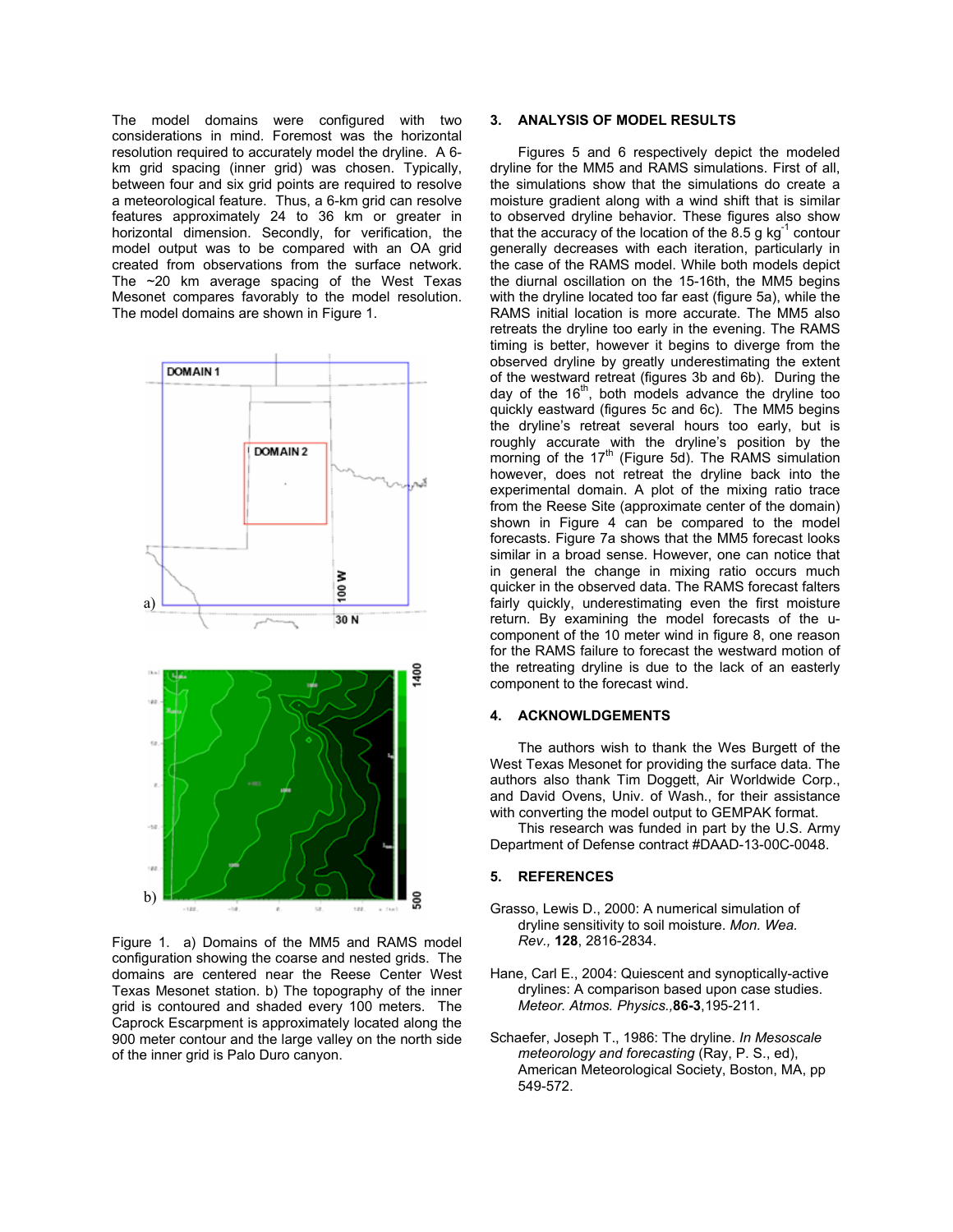

Figure 2. Objectively analyzed constant pressure maps for a) 04-14-2002 12 GMT at 500 hPa, b) 04-14-2002 12 GMT at 850 hPa, c) 04-17-2002 12 GMT at 500 hPa, and d) 04-14-2002 12 GMT at 850 hPa. 500 hPa geopotential heights are contoured every 40 meters. 850 hPa heights are contoured every 30 meters. Station plot depicts the wind in knots, temperature and dewpoint in degrees Celsius, the 500 hPa heights in decameters and the 850 hPa heights in meters minus 1000. Units of absolute vorticity shading on the 500 hPa maps are 10<sup>-5</sup>s<sup>-1</sup>. Dewpoints greater than 6 degrees Celsius are shaded on the 850 hPa maps.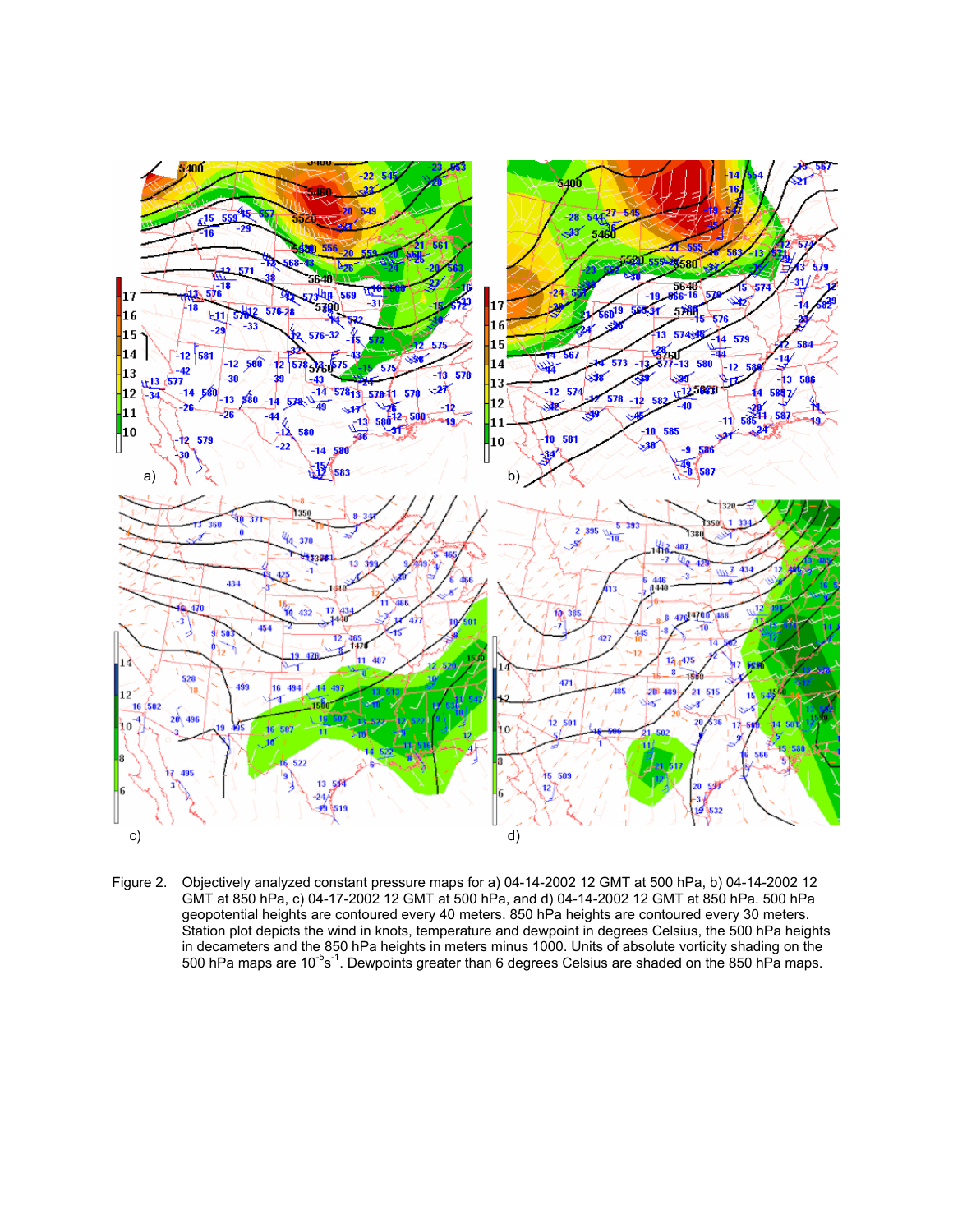

Figure 3. Plots of the 8.5 gkg<sup>-1</sup> mixing ratio contour for the oscillating dryline. a) 16 – 19 GMT 15 April, b). 04 – 11 GMT 16 April, c) 14 – 18 GMT 16 April, and d) 11 – 16Z 17 April.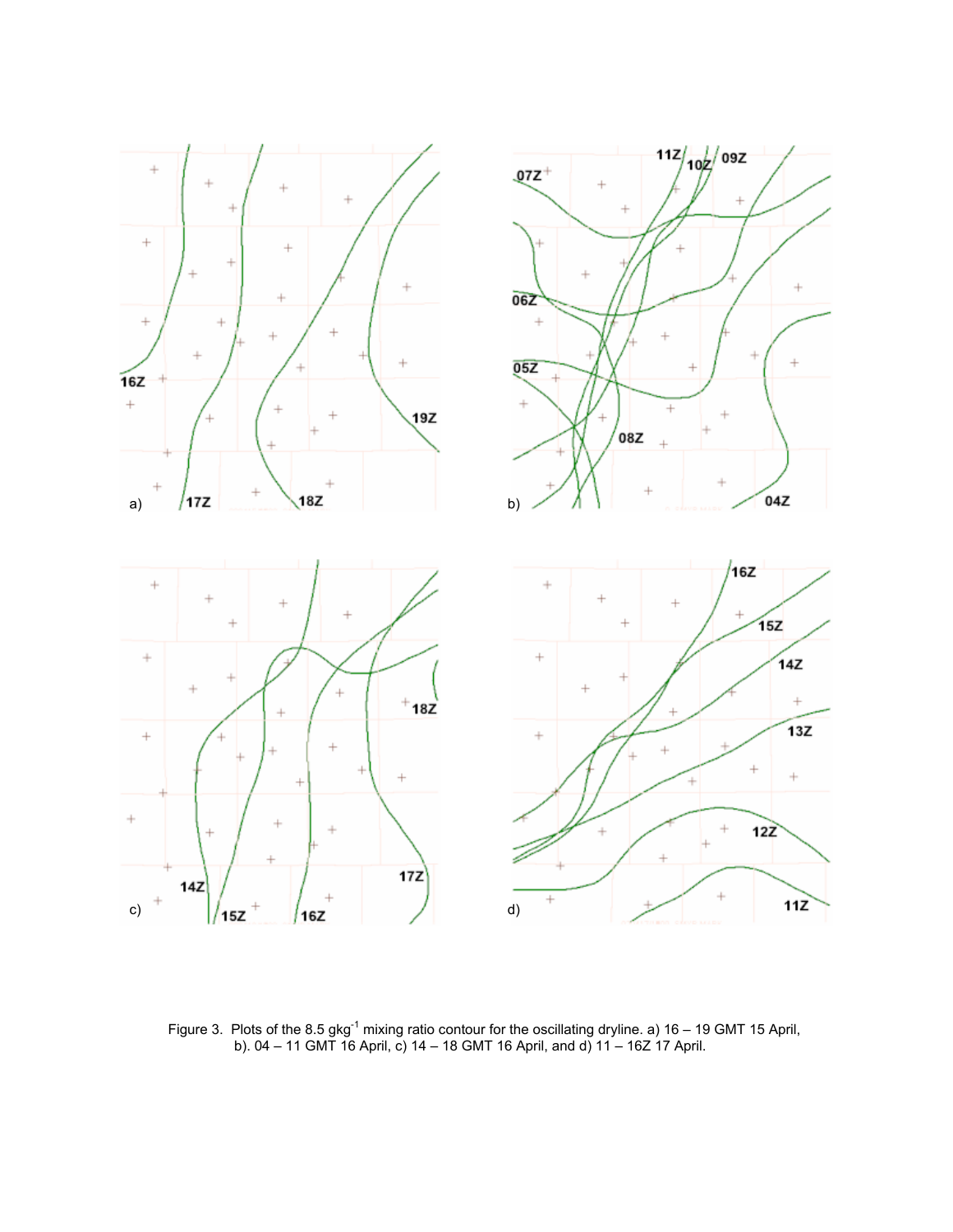

Figure 3 continued. Plots of the 8.5 gkg<sup>-1</sup> mixing ratio contour for the oscillating dryline. e) 19 – 23 GMT 17 April, f). 00 – 08 GMT 18 April, g) 13 – 20 GMT 18 April, and h) 21 GMT 18 April – 06Z 19 April.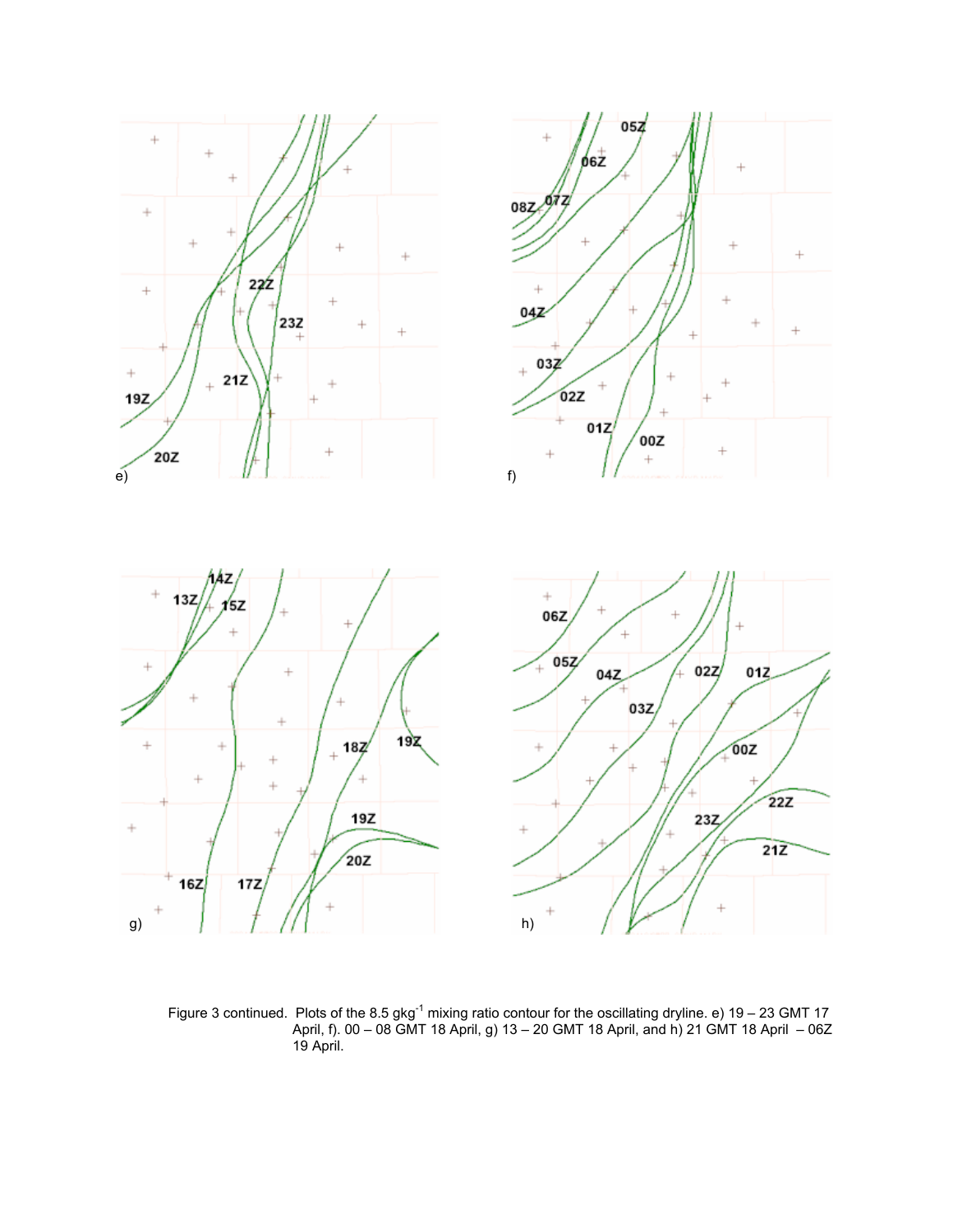

Figure 4. Time series plots of dewpoint temperature and wind direction from the West Texas Mesonet site at Reese Center – near the center of the domain. The four dryline oscillations can be seen in the trace. Note the approximate mirror-image appearance to the two graphs, with veering winds associated with decreasing dewpoint and vise versa.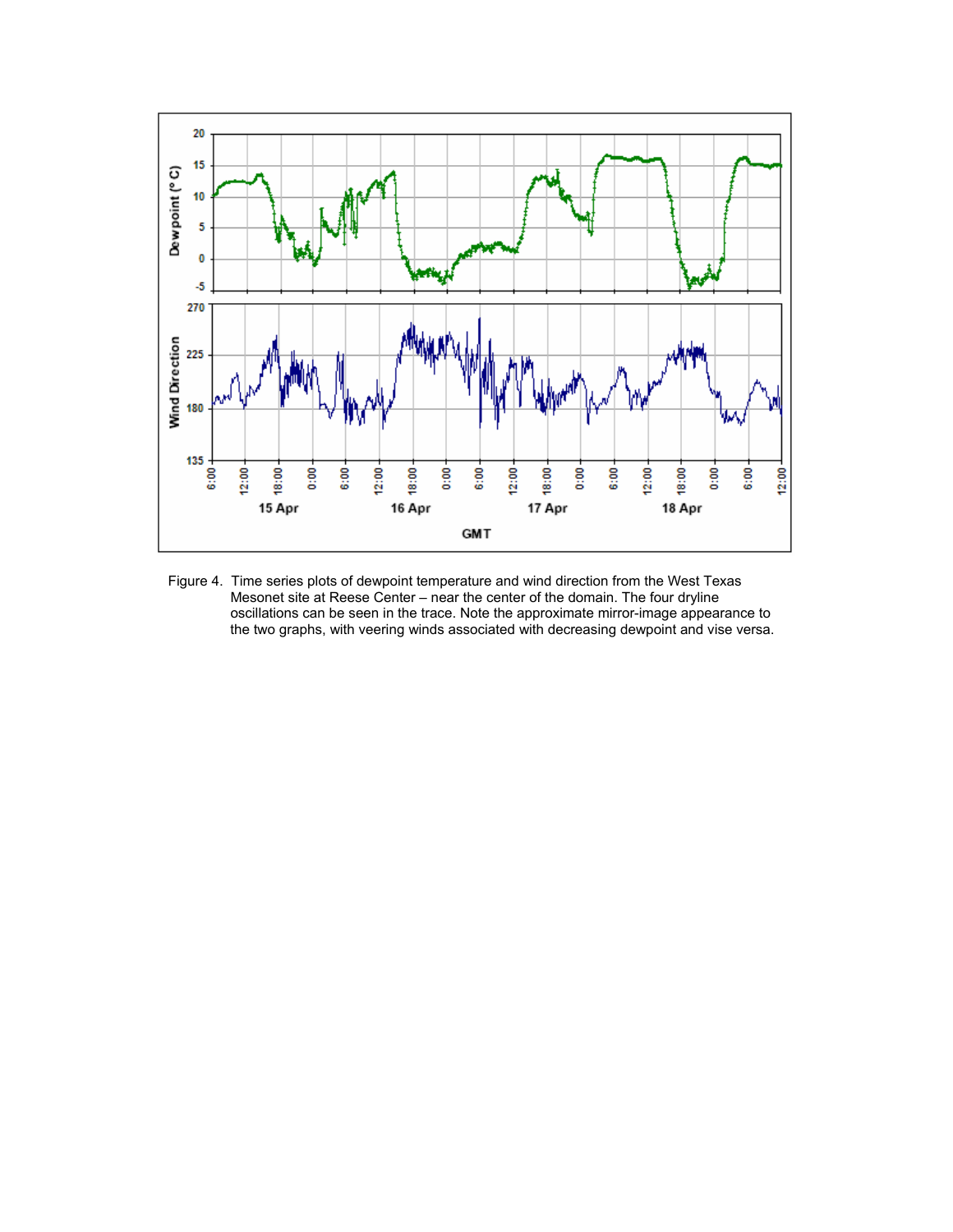

Figure 5. Plots of the 8.5 gkg<sup>-1</sup> mixing ratio contour from the MM5 output for: a) 16 – 19 GMT 15 April, b). 23 – 06 GMT 15-16 April, c) 08 – 13 GMT 16 April, and d) 08 – 15 GMT 17 April.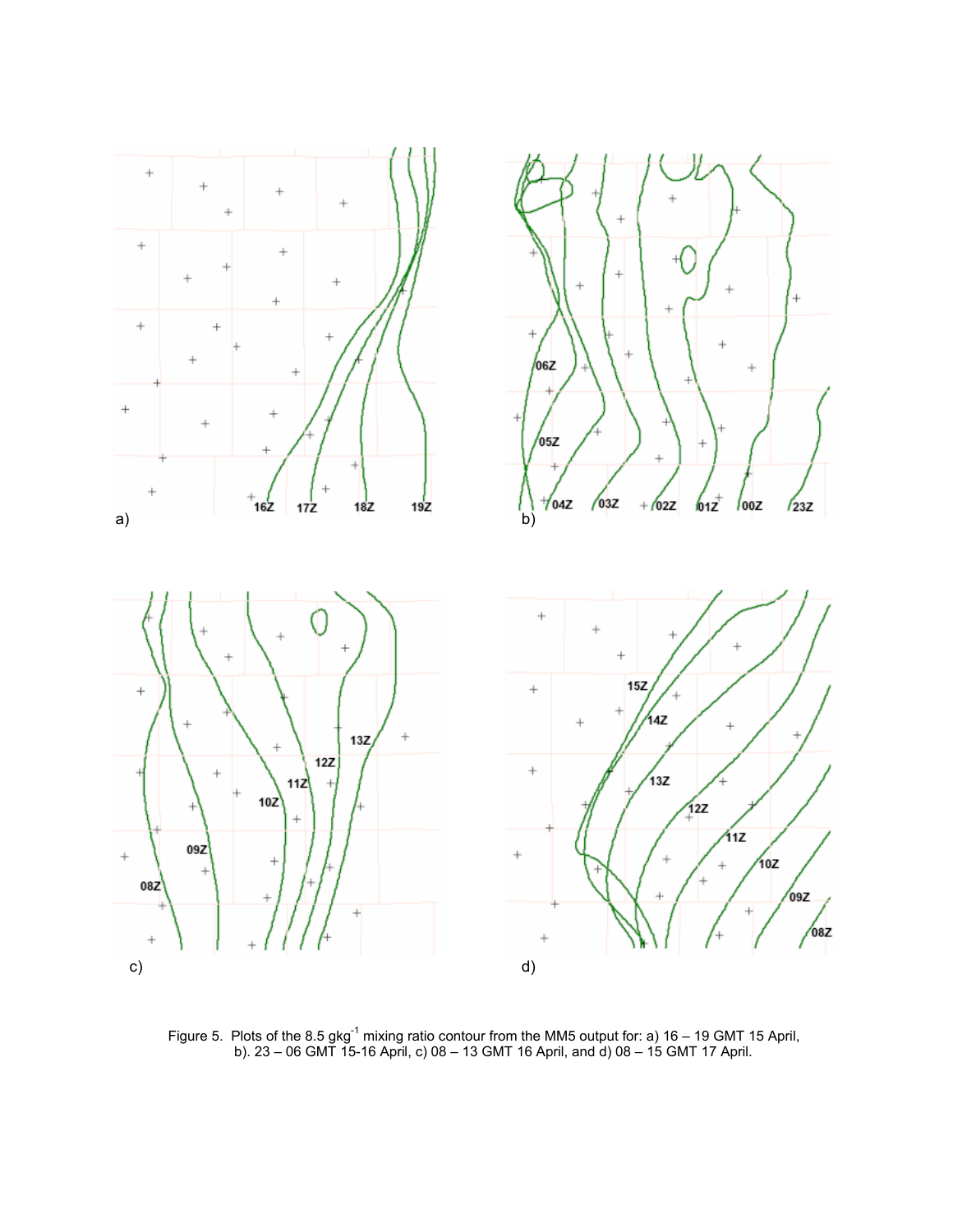

Figure 6. Plots of the 8.5 gkg<sup>-1</sup> mixing ratio contour from the RAMS output for: a) 16 – 19 GMT 15 April, b). 04 – 11 GMT 16 April, c) 14 – 18 GMT 16 April, and d) 11 – 16Z 17 April.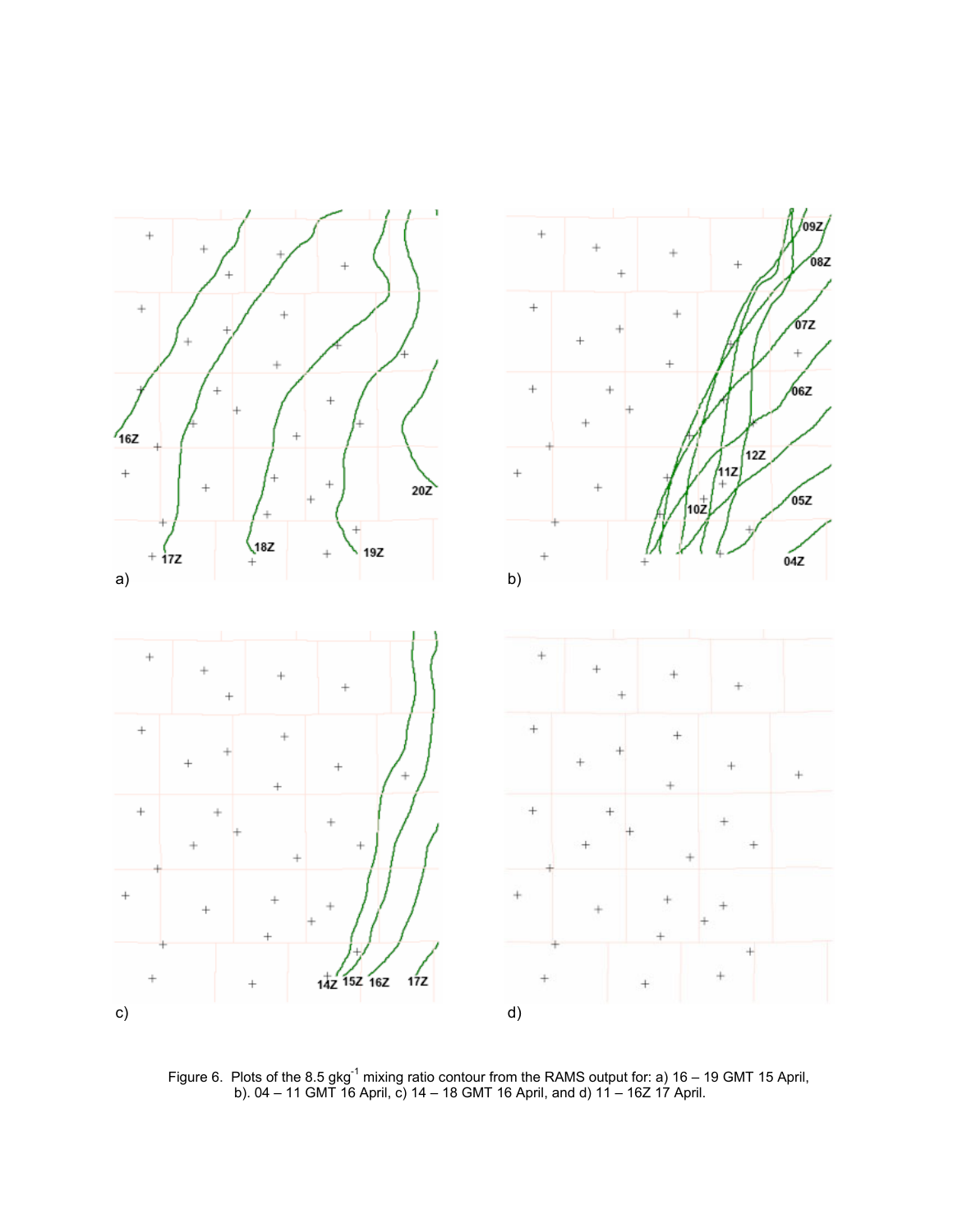

a)



Figure 7. Plots of the mixing ratio (gkg<sup>-1</sup>) from the a) MM5 output, b) RAMS output, interpolated to the Reese Center Mesonet site (refer to figure 4 for comparison).